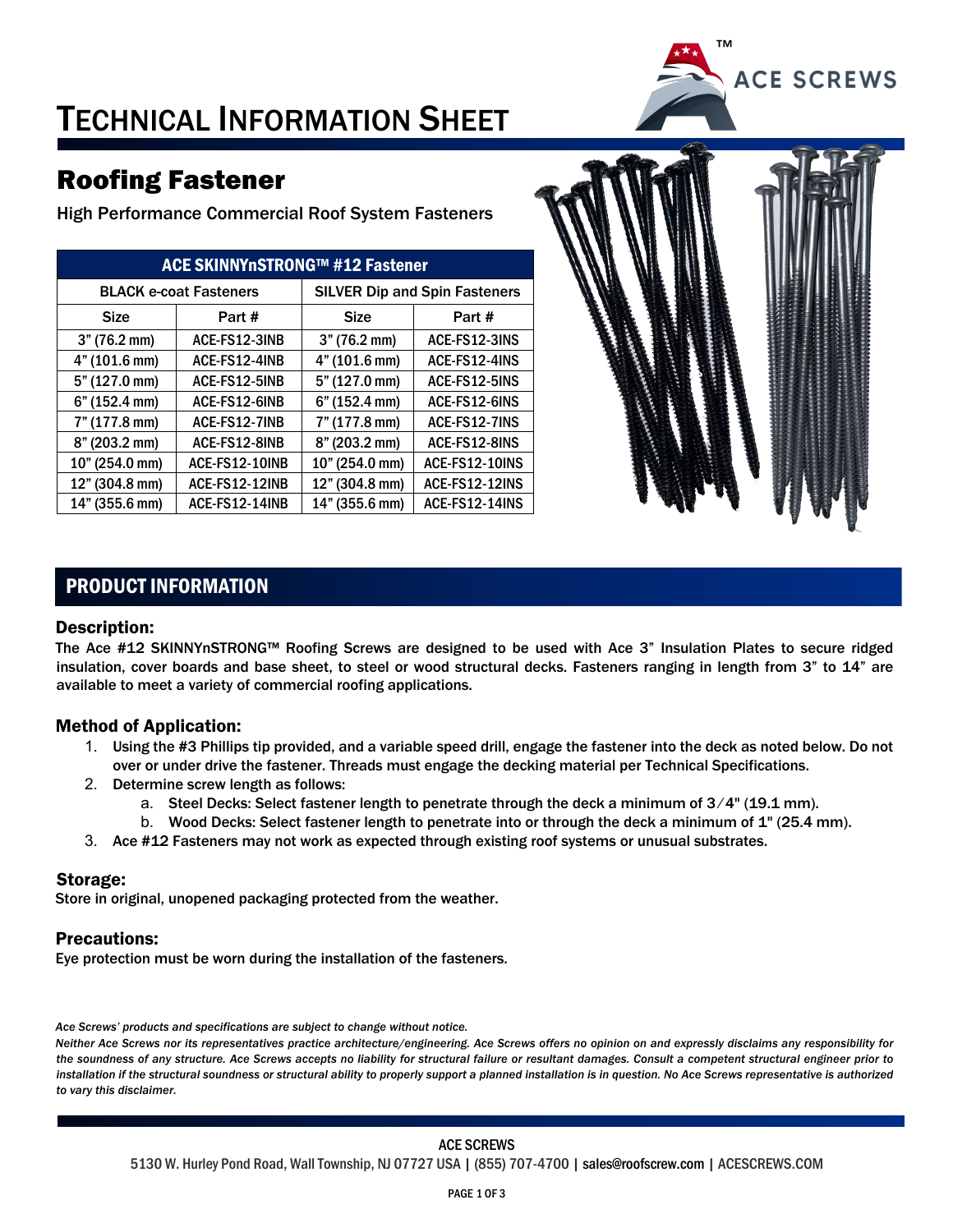

# TECHNICAL INFORMATION SHEET

## Roofing Fastener

| <b>Product Packaging</b> |                      |                       |                         |                            |  |  |  |
|--------------------------|----------------------|-----------------------|-------------------------|----------------------------|--|--|--|
| <b>Screw Length</b>      | <b>Thread Length</b> | <b>Pieces per Box</b> | <b>Ibs. Per Package</b> | <b>Packages per Pallet</b> |  |  |  |
| 3" (76.2 mm)             | <b>Full</b>          | 1,000                 | 22lbs                   | 60                         |  |  |  |
| 4" (101.6 mm)            | 3" (76.2 mm)         | 1,000                 | 27lbs                   | 60                         |  |  |  |
| 5" (127.0 mm)            | 4" (101.6 mm)        | 1,000                 | 34lbs                   | 40                         |  |  |  |
| 6" (152.4 mm)            | 4" (101.6 mm)        | 1,000                 | 40lbs                   | 60                         |  |  |  |
| 7" (177.8 mm)            | 4" (101.6 mm)        | 500                   | 23 <sub>lbs</sub>       | 60                         |  |  |  |
| $8"$ (203.2 mm)          | 4" (101.6 mm)        | 500                   | 26lbs                   | 60                         |  |  |  |
| 10" (254.0 mm)           | 5" (127.0 mm)        | 500                   | 32lbs                   | 24                         |  |  |  |
| 12" (304.8 mm)           | 5" (127.0 mm)        | 500                   | 38lbs                   | 24                         |  |  |  |
| 14" (355.6 mm)           | 5" (127.0 mm)        | 500                   | 44lbs                   | 24                         |  |  |  |

| <b>Properties</b>                             |                                                |  |  |  |
|-----------------------------------------------|------------------------------------------------|--|--|--|
| <b>Typical Performance</b><br><b>Property</b> |                                                |  |  |  |
| <b>Material</b>                               | Manufactured using SAE 1022 HEAT TREATED STEEL |  |  |  |
| Threads/Inch                                  | 13                                             |  |  |  |
| <b>Fastener Tip</b>                           | <b>High Performance Drill Point</b>            |  |  |  |
| <b>Fastener Head</b>                          | #3 Phillips Drive                              |  |  |  |

*Typical properties and characteristics are based on samples tested and are not guaranteed for all samples of this product. This data and information are intended as a guide and does not reflect the specification range for any particular property of this product.*